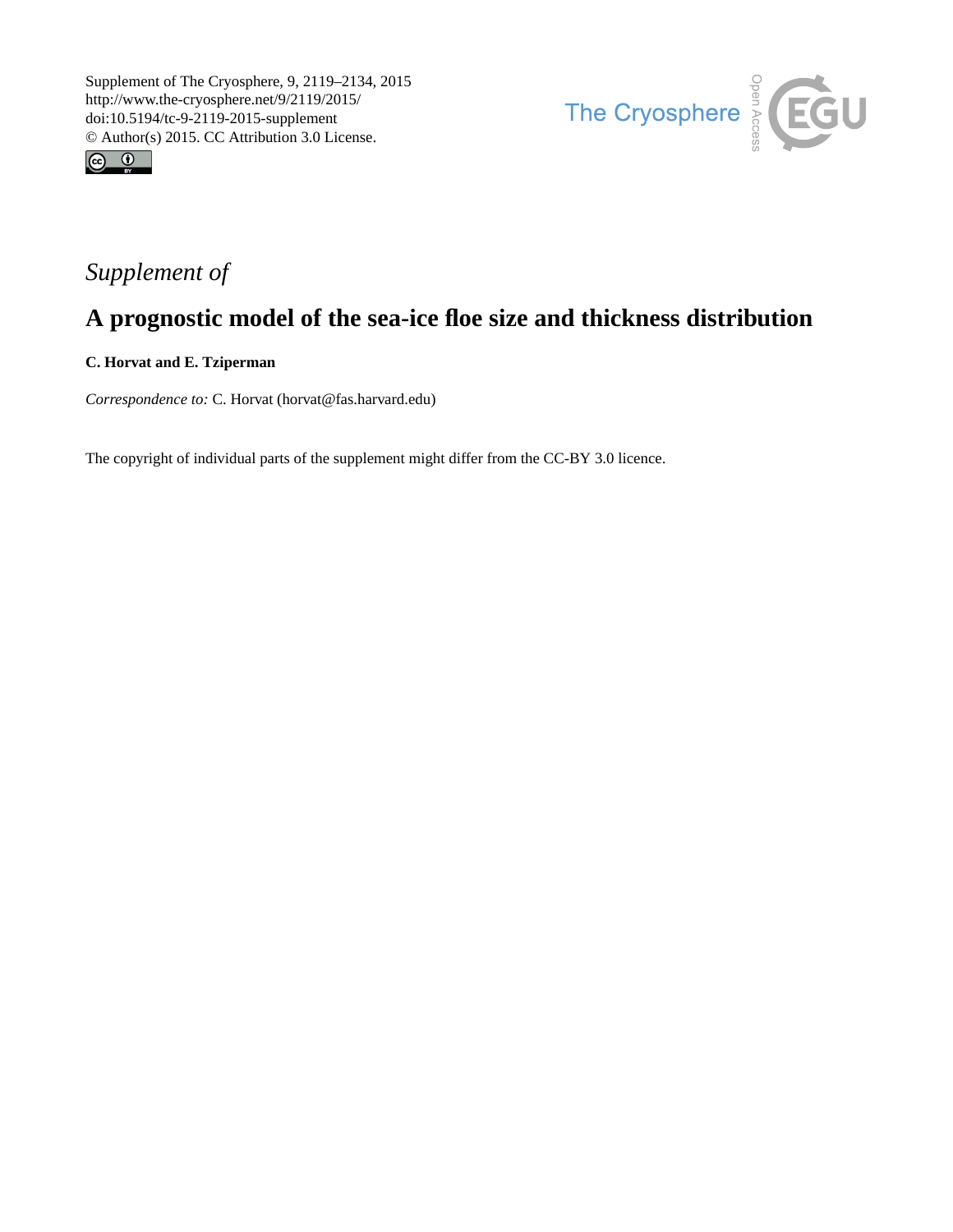# A prognostic model of the sea ice floe size and thickness distribution

Christopher Horvat and Eli Tziperman

School of Engineering and Applied Sciences and Department of Earth and Planetary Sciences, Harvard University

#### Supplementary Materials

### **Contents**

| S1 Sensitivity tests                                                          |   |
|-------------------------------------------------------------------------------|---|
|                                                                               |   |
|                                                                               |   |
| S1.3 Wave-induced fracture $\ldots \ldots \ldots \ldots \ldots \ldots \ldots$ |   |
| S1.4 Attenuation model $\ldots \ldots \ldots \ldots \ldots \ldots \ldots$     |   |
| S2 Numerical convergence tests                                                | 8 |
|                                                                               |   |
|                                                                               |   |
| S3 Calculation of Fractured Floe Size Distribution                            |   |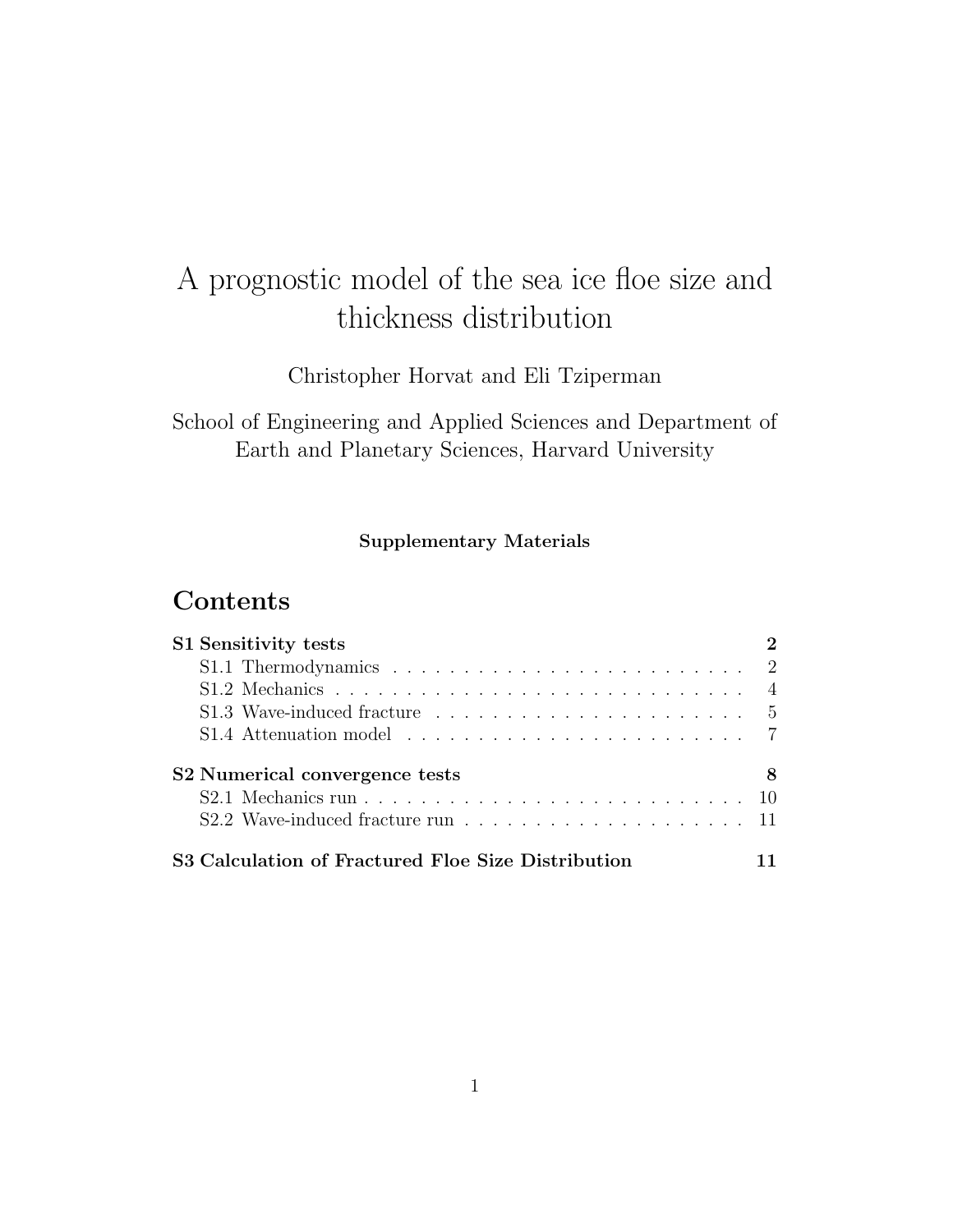### <span id="page-2-0"></span>S1 Sensitivity tests

We examine the sensitivity of model results to perturbations in the set of parameters listed, along with sensitivity ranges, in Table [S1,](#page-2-2) The perturbed parameters represent each of the model components. These tests demonstrate the robustness of the model to changes in the main model parameters, at the same time indicating the need to further constrain the relevant parameters.

#### <span id="page-2-1"></span>S1.1 Thermodynamics

Model parameters that govern the thermodynamic model component include the pancake floe size  $r_{\min}$ , pancake floe thickness  $h_{\min}$ , and width of the lead region,  $r_{\rm lw}$ . To examine the model sensitivity to changes in these parameter values, the model is initialized with zero ice concentration, with only the thermodynamic component of the model enabled. The external forcing is a net cooling heat flux  $Q_{ex} = -50W/m^2$ , of which a proportion equal to  $(1-c)Q_{ex}$ , where c is the ice concentration, is applied to water (assumed to be at its freezing temperature). This cooling over water is further decomposed into an "open water" cooling of magnitude  $Q<sub>o</sub>$ , which leads to the growth of ice pancakes, and a "lead" cooling of magnitude  $Q_l$  that leads to lateral and basal freezing, as outlined in the manuscript (Sec. 2.1). The net cooling in the region covered by ice has magnitude  $cQ_{ex}$ , and leads to only lateral and basal freezing, not to the formation of ice pancakes. To maintain a fixed grid in size and thickness space across all experiments, the pancake floe size

| Parameter             | Description             | component | Range                                                          |
|-----------------------|-------------------------|-----------|----------------------------------------------------------------|
| $r_{\rm min}$         | Pancake floe size       | thermo    | $1 m \pm 0.5 m$                                                |
| $r_{\text{lw}}$       | Lead region width       | thermo    | $1~\mathrm{m} \pm 0.5~\mathrm{m}$                              |
| $h_{\min}$            | Pancake floe thickness  | thermo    | $0.2 \text{ m} \pm 0.1 \text{ m}$                              |
| $\delta_{\rm ridge}$  | Ridge width             | mechanics | $5m \pm 2.5m$                                                  |
| $k_{\rm ridge}$       | Ridging thickness mult. | mechanics | $5\pm 2$                                                       |
| $v_{\rm g}$           | Wave-ice group velocity | waves     | $(1 \pm \frac{1}{2}) \cdot \frac{1}{2} \sqrt{\frac{g}{k}}$ m/s |
| $\epsilon_{\rm crit}$ | Crit. failure threshold | waves     | $5 \cdot 10^{-6} - 5 \cdot 10^{-5}$ 1/s                        |
| $\alpha$              | Attenuation Coefficient | waves     | KM08 or BS12                                                   |

<span id="page-2-2"></span>Table S1: Parameters varied in sensitivity tests, with the range of values used in sensitivity tests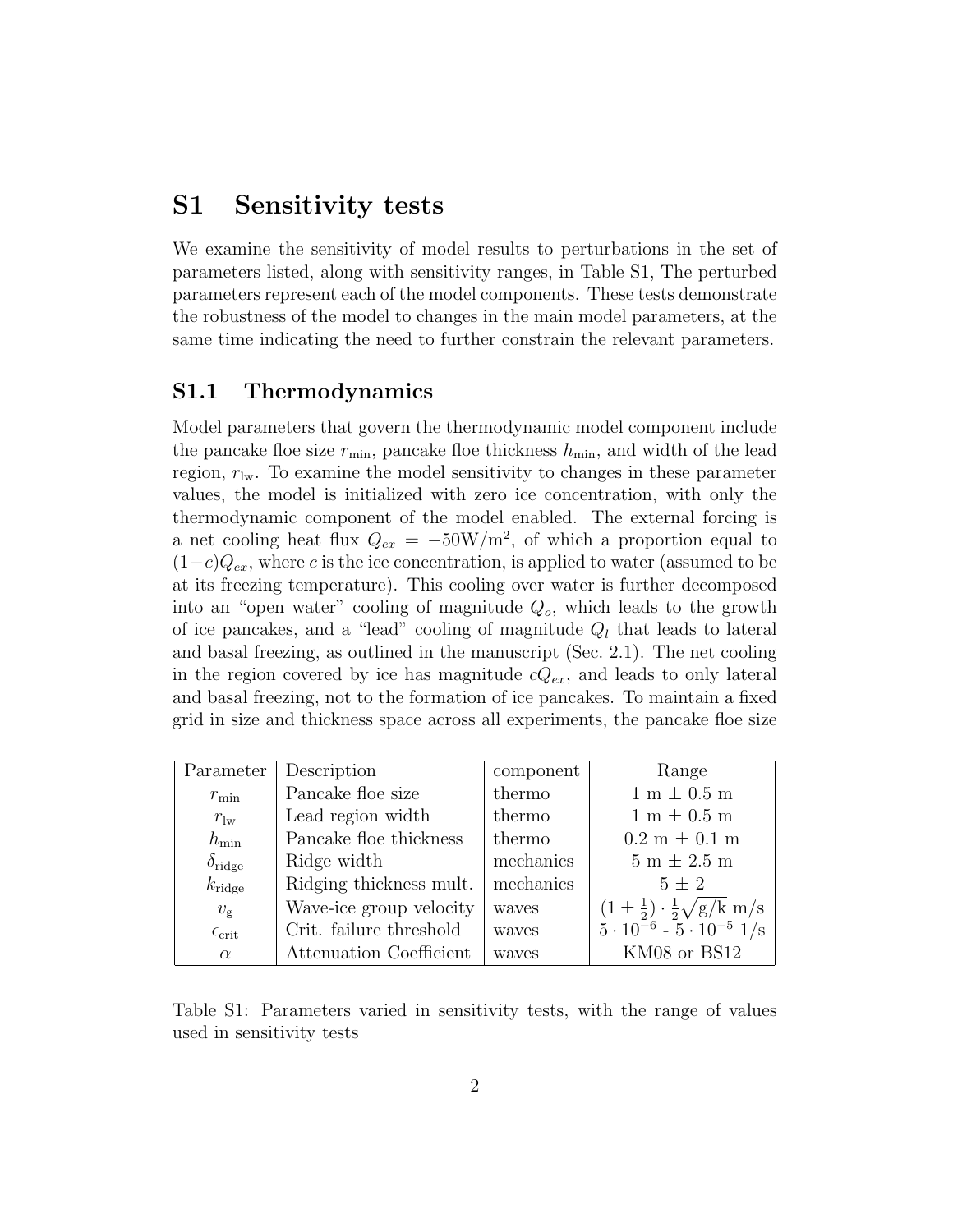and thickness are specified separately from the smallest resolved floe size and thickness, which is held constant in these runs, equal to 0.5 m and 0.1 m, respectively. Each run has an evenly spaced grid of 400 floe sizes from 0.5 m to 200 m, and 14 floe thicknesses from 0.1 m to 2.7 m.

First, the pancake ice thickness,  $h_{\min}$ , is varied from 0.1 m to 0.3 m. Fig. [S1](#page-3-0) shows the model response in terms of the total ice volume (Fig. [S1a](#page-3-0)), ice concentration (Fig. [S1b](#page-3-0)) and open water cooling  $Q<sub>o</sub>$  (Fig. [S1c](#page-3-0)). All runs have the same ice volume over time, since the net cooling is fixed. When the specified pancake thickness is larger, the added area of pancakes formed by the same net cooling must decrease, as volume is conserved. Accordingly, after 15 days the ice concentration in the experiment where  $h_{\min} = .3$  m is 45% of that in the experiment where  $h_{\min} = .1$  m.



<span id="page-3-0"></span>Figure S1: Sensitivity to the variation of the pancake ice thickness  $h_{\min}$  from 0.1 m to 0.3 m, for an initially uncovered sea surface with a net applied cooling of  $50W/m^2$ . (a) Ice volume, (b) ice concentration, and (c) net heat flux to the open water region for each run. Black lines correspond to default model values,  $h_{\min} = 0.1$  m.

We next separately vary the lateral size of ice pancakes,  $r_{\text{min}}$ , and the width of the lead region,  $r_{\text{lw}}$ , from 0.5 m to 1.5 m (Fig. [S2\)](#page-4-1). The ice volume is the same across both sets of runs (Fig. [S2a](#page-4-1),d), since the net cooling is fixed. First, we perturb  $r_{\text{min}}$  (Fig. [S2](#page-4-1) a-c). Since a portion of the cooling in the lead region contributes to the vertical growth of existing floes, cooling in the open water region leads to higher rates of ice concentration growth.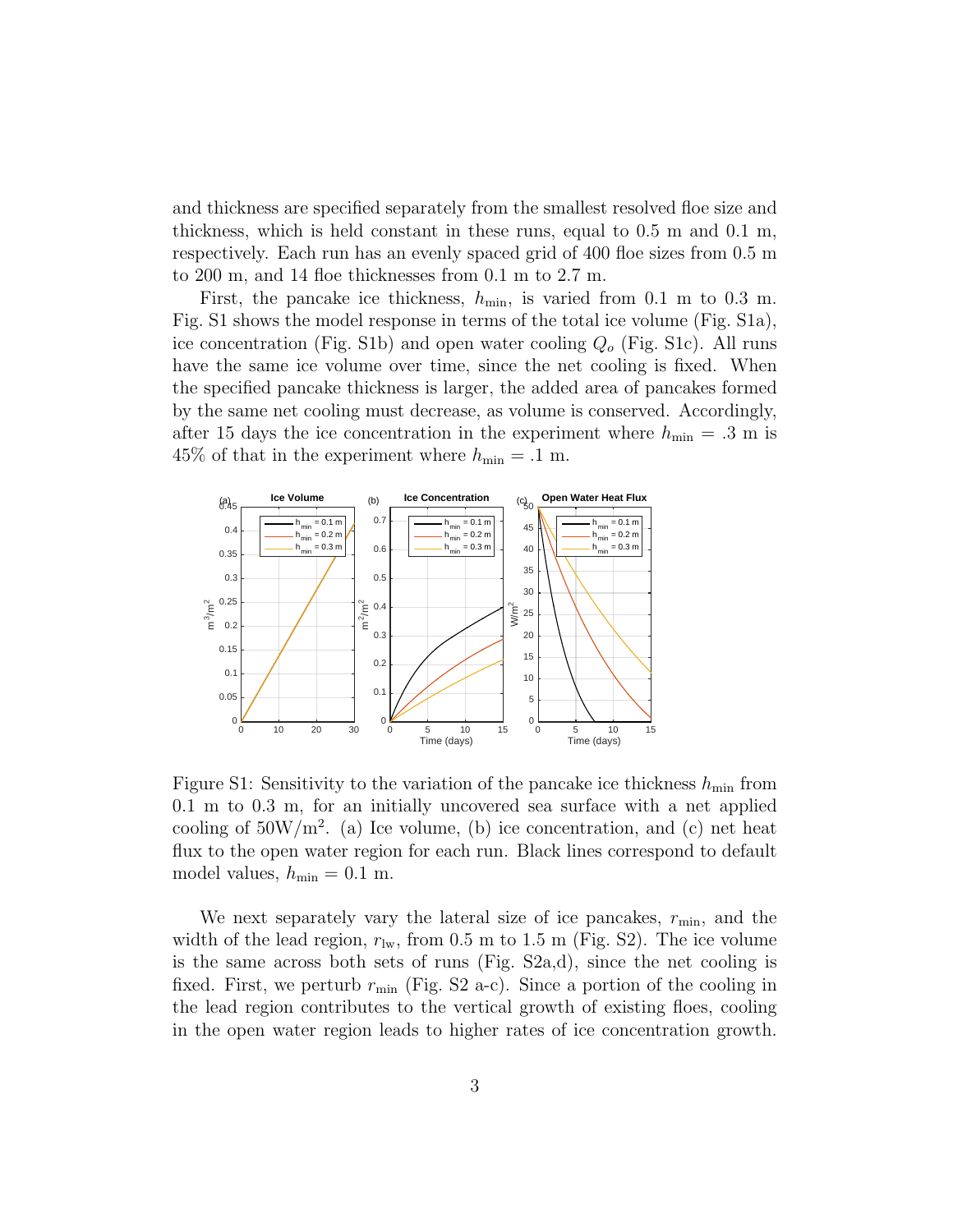Thus, decreasing the size of the lead region leads to an increase in the rate of increase of ice concentration. Increasing the pancake floe size leads to an increase in the net open water heat flux, and therefore a more rapid increase in the ice concentration (Fig. [S2b](#page-4-1),c). After 15 days, ice concentration increases by 35% between the run in which  $r_{\min} = 0.5$  m and the run in which  $r_{\min} = 1.5$  m. In the second set of experiments,  $r_{\text{lw}}$  varies from 0.5 m to 1.5 m (Fig. [S2d](#page-4-1)-f). Increasing the width of leads decreases the size of the open water region (Fig. [S2f](#page-4-1)), leading to a slower increase in ice concentration. After 15 days, ice concentration decreases by 43% as  $r_{\rm lw}$  increases by 200% (Fig. [S2e](#page-4-1)).



<span id="page-4-1"></span>Figure S2: Sensitivity to the variation of the lead width  $r_{\text{lw}}$  and minimum floe size  $r_{\min}$ , for an initially uncovered sea surface with a net applied cooling of  $50W/m^2$ . (a) Ice volume, (b) ice concentration, and (c) open water heat flux, for runs in which  $r_{\text{min}}$  is varied from 0.5 m to 1.5 m. (d-f) Same as (a-c), but when  $r_{lw}$  is varied from 0.5 m to 1.5 m. Black lines correspond to default model values,  $r_{lw} = r_{min} = 0.5$  m.

#### <span id="page-4-0"></span>S1.2 Mechanics

This set of runs is initialized as in Sec. 3 of the manuscript, with two Gaussian peaks in the FSTD. The first peak has a mean size of 90 m and a mean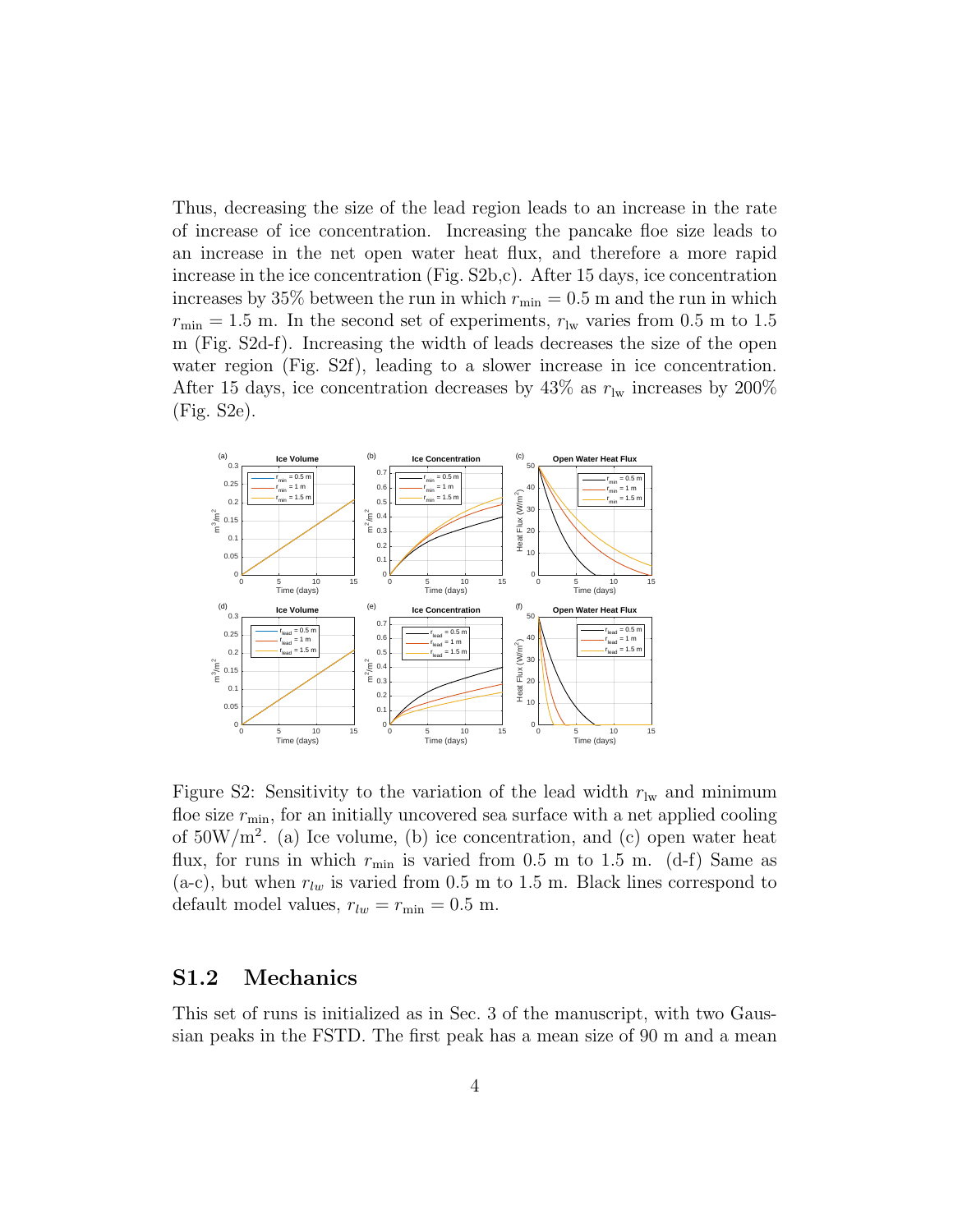thickness of 0.25 m. The second peak has a mean size of 15 m and a mean thickness of 1.5 m, and only the mechanical component of the model is enabled. The external forcing is defined to be a set convergence of  $1 \times 10^7$ 1/s, applied for 30 days. These model runs are performed using the original floe size discretization outlined in the manuscript, spaced according to  $r_{n+1} = \sqrt{6/5}r_n$ ,  $r_1 = 0.5$  m, with 64 bins up to 156 m. Each run has an evenly spaced grid of 14 floe thicknesses from 0.1 m to 2.7 m.

Parameters that influence the mechanical component of the FSTD model are the widths  $(\delta_{\text{ridge/rath}})$  of ridges and rafts formed in floe collisions, and the thickness multiple  $k_{\text{ridge}}$ , the ratio of the thickness of a new ridge to the thickness of the smallest of two combining floes. Since we represent rafting and ridging similarly in the model, we examine only sensitivity to ridging parameters. The ridge width is varied from 3 to 7 meters, and the ridging thickness multiple is varied from 3 to 7. The response is seen in Fig. [S3,](#page-6-0) note that the vertical scale is logarithmic.

The influence of changing the ridging multiple is minor, with little impact on either the FSD or ITD after 30 days (Fig. [S3a](#page-6-0),c). Changing the ridge width (Fig. [S3b](#page-6-0),d) influences the spread of smaller floes to larger sizes, and increasing the ridge width leads to more floes at smaller sizes, though the major differences are seen at sizes and thicknesses with concentration less than 1%, so the model results are largely insensitive to these parameters.

#### <span id="page-5-0"></span>S1.3 Wave-induced fracture

This set of runs is initialized with a single Gaussian peak in the floe size distribution at 90 m size and 1 m thickness. The fracture component of the FSTD model is turned on, and all other model components are turned off. The model discretization is the same as in Sec. [S1.2.](#page-4-0) The external forcing consists of a Bretschneider surface wave spectrum, with a zero-crossing period of 6 s and a significant height of 2 m, and is continuously applied for seven days at the ice edge. The model domain width is 10km.

Model parameters that influence the response of the FSTD to fracture of ice by ocean surface waves are the group velocity of waves in ice,  $v_{\rm g}$  and the flexural strain failure threshold  $\epsilon_{\rm crit}$ . The wave group velocity is varied from 0.5 to 1.5 times the surface gravity wave group velocity. The failure threshold is varied over an order of magnitude from  $5\times10^{-6}$  1/s to  $5.5\times10^{-5}$  1/s. The response to the variation of these two parameters is shown in Fig. [S4.](#page-7-1)

The group velocity changes the fraction of the model domain affected by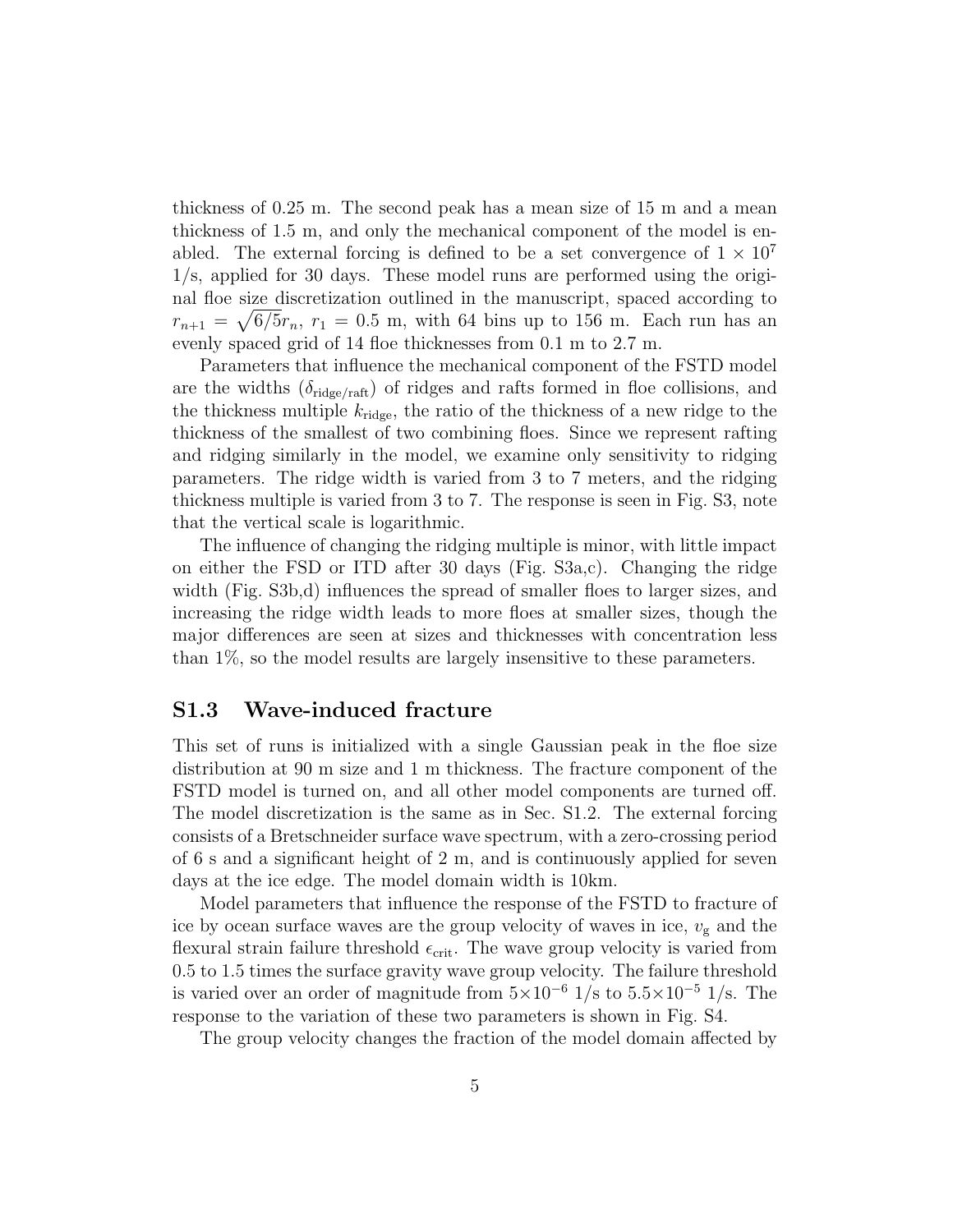

<span id="page-6-0"></span>Figure S3: Sensitivity to the variation of ridge width and thickness multiple for the mechanical sensitivity run. (a,c) Base 10 log of the FSD (a) and ITD (c) after 30 days, when the ridging thickness multiple is changed from 3 to 7. Dashed black line is the initial condition. (b,d) Base 10 log of the FSD (b) and ITD (d) after 30 days, when the width of ridges is changed from 3 m to 7 m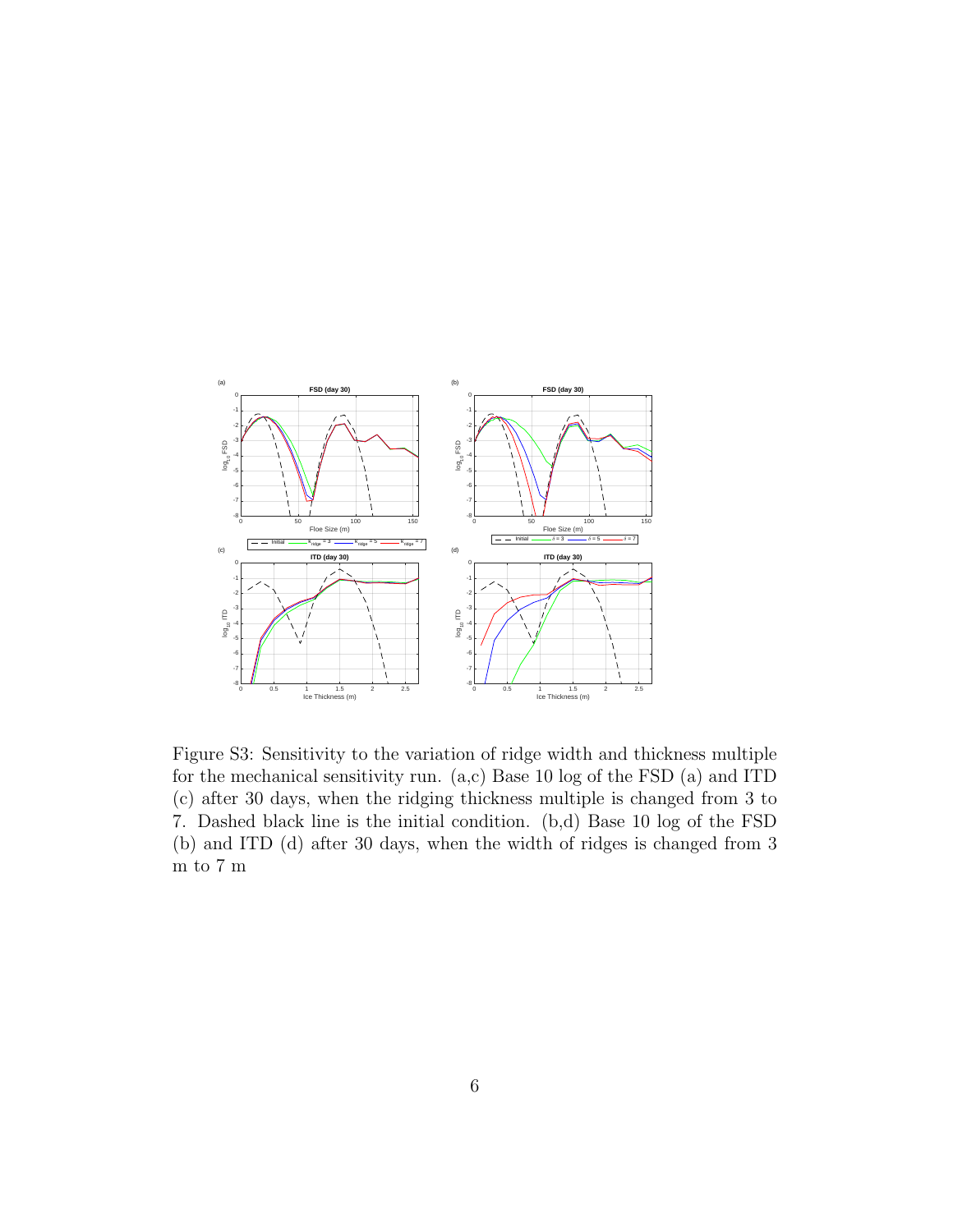

<span id="page-7-1"></span>Figure S4: Sensitivity to the variation of parameters for runs with waveinduced fracture only, with a single Gaussian peak in the FSTD and 7 days of wave forcing. (a) Sensitivity of mean floe size to changes in  $\epsilon_{\rm crit}$ . (b) Sensitivity of mean floe size to the wave group velocity  $v_{\rm g}$ .

fracturing and therefore the time-scale of breaking. There is limited sensitivity to changes in the critical strain coefficient, as strains calculated are on the order of 10<sup>−</sup><sup>2</sup> and higher (Fig.['S4a](#page-7-1)), suggesting that further study of the critical strain necessary to break floes by waves is necessary. As the wave group velocity is increased, more fracture occurs and the mean floe size decreases (Fig. [S4b](#page-7-1)).

#### <span id="page-7-0"></span>S1.4 Attenuation model

Additionally, the parameterization of wave attenuation influences the response of the FSTD to the fracture of ice by ocean waves. We perform the same runs as in Sec. [S2.2,](#page-11-0) comparing the wave attenuation model outlined in [Bennetts and Squire](#page-16-0) [\(2012\)](#page-16-0) (hereafter BS12) to the one-dimensional scattering attenuation model that is outlined and implemented in the main paper [\(Kohout and Meylan,](#page-16-1) [2008,](#page-16-1) herafter KM08). A comparison of the attenuation coefficient used as input in our FSTD model, as a function of wave period and ice thickness, is shown in Fig. [S5](#page-8-1) (compare with Fig. 1 in the main paper).

Fig. [S6](#page-9-0) shows how the mean floe size differs between the two simulations. The results from the run using BS12 (blue lines) have a mean floe size that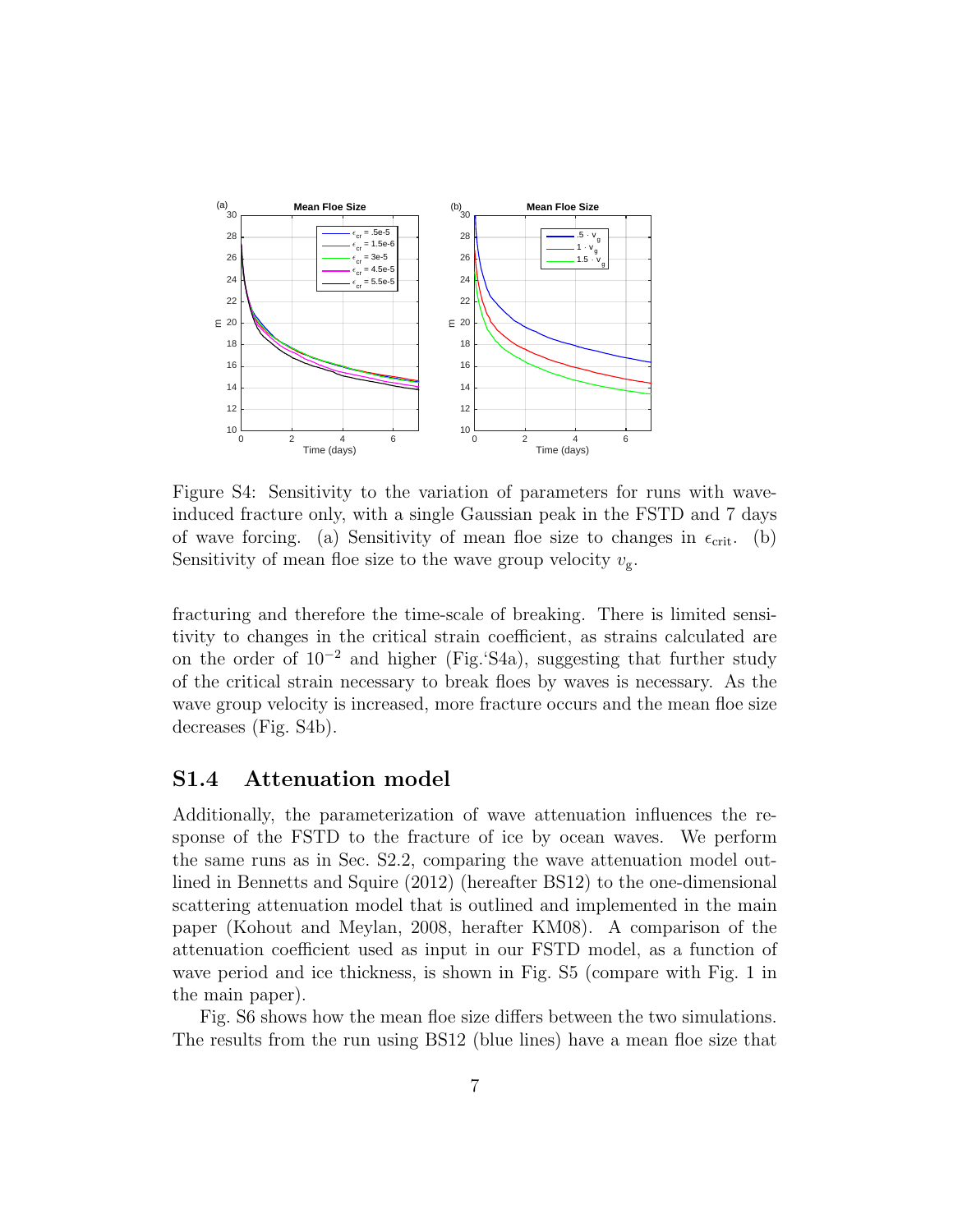

<span id="page-8-1"></span>Figure S5: The natural logarithm of the attenuation coefficient  $\alpha$  calculated by [Kohout and Meylan](#page-16-1) [\(2008\)](#page-16-1) (dash, inside the red box) and a quadratic fit to this attenuation coefficient that is used in section 4 of the manuscript (solid). Blue lines are the natural logarithm of the attenuation coefficient  $\alpha$ as calculated by [Bennetts and Squire](#page-16-0) [\(2012\)](#page-16-0) and are not extrapolated. Solid contours outside of the red box are extrapolated using a quadratic fit. The fit is given by  $\ln \alpha(T, \bar{h}) = -0.3203 + 2.058\bar{h} - 0.9375T - 0.4269\bar{h}^2 + 0.1566\bar{h}T +$  $0.0006T^2$ .

is larger after one week than KM08 (red lines). The model results depend on the differences between the two parameterizations.

### <span id="page-8-0"></span>S2 Numerical convergence tests

To test for numerical convergence with respect to resolution in floe-size space, we examine two single-process runs (mechanics and wave-induced fracture), which are described below. The model runs are first performed using the original resolution used in the manuscript, spaced according to  $r_{n+1} = \sqrt{6/5}r_n$ ,  $r_1 = 0.5$  m, with 64 bins up to 156 m. A second set of model runs is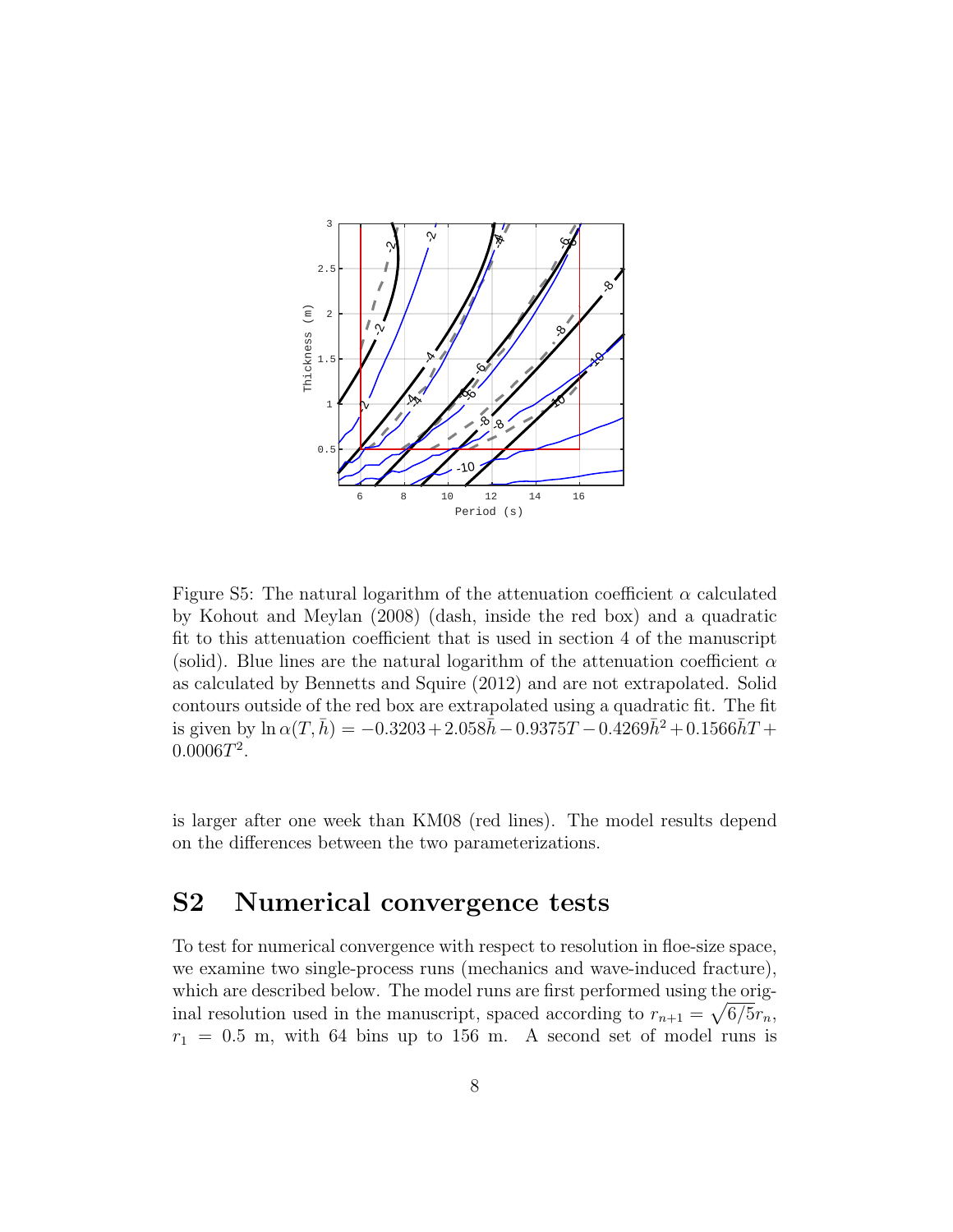

<span id="page-9-0"></span>Figure S6: Comparison of the mean floe size in two week-long wave-induced fracture runs, using (red) the Kohout and Meylan (2008) or (blue) the Bennetts and Squire (2012) attenuation coefficient model. Both runs are initialized with a mean floe size of 87.5 m, the first time plotted here is the first model time step, one hour after the initialization.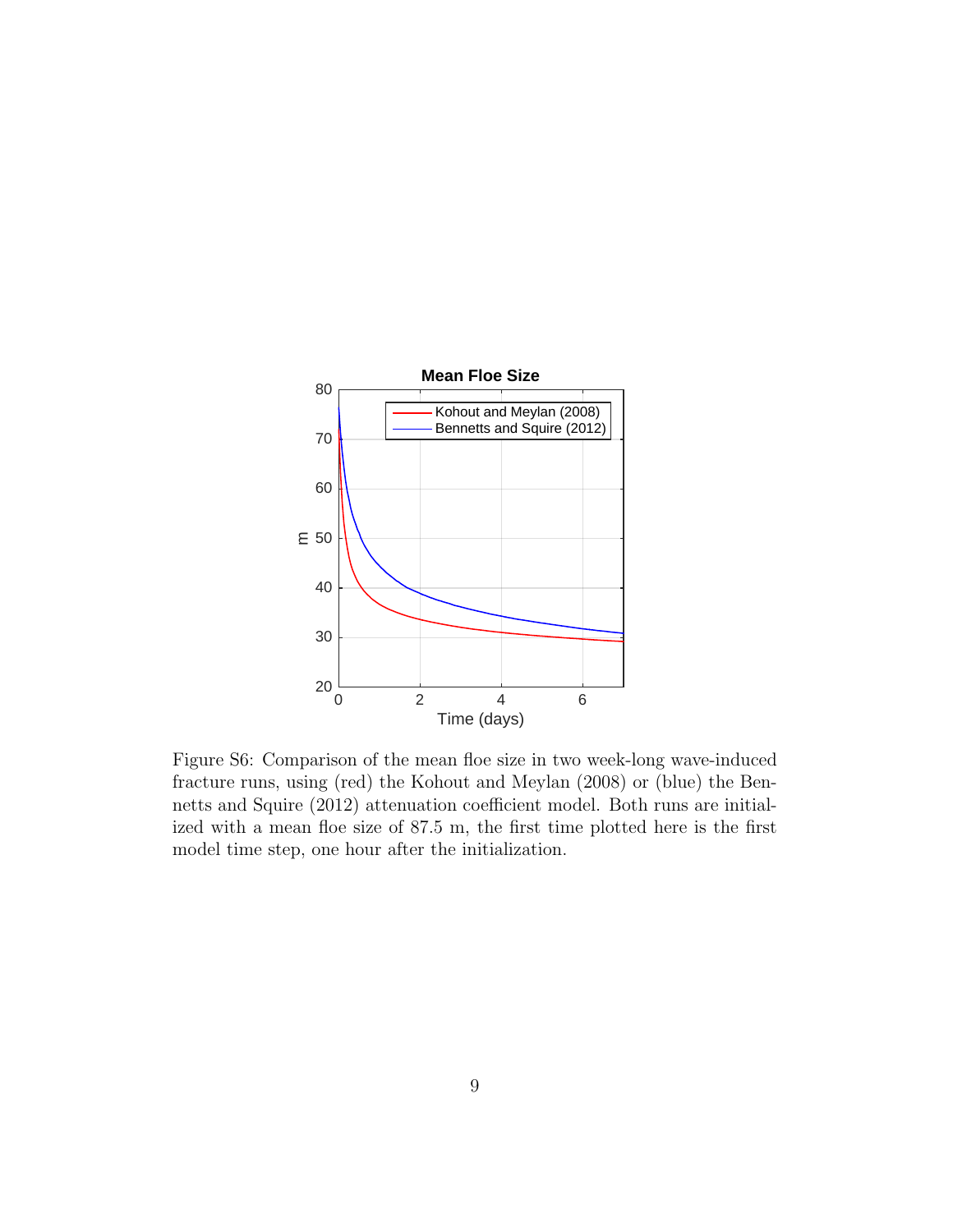performed using a doubled resolution, with 63 additional floe sizes spaced evenly between gridpoints of the original grid. These tests demonstrate the robustness of the model to changes in the grid resolution.

#### <span id="page-10-0"></span>S2.1 Mechanics run

The initialization is as described in section [S1.2.](#page-4-0) The mechanical interaction component of the model is turned on, while all other model components are turned off, with the results of this run shown in Fig. [S7.](#page-10-1) The base 10



<span id="page-10-1"></span>Figure S7: Base 10 logarithm of the FSTD for a regular resolution run (a,d) and doubled-resolution run  $(b,e)$  after 1 day  $(a-c)$  and 30 days  $(d-f)$ . Contours are powers of ten in the distribution. (c,f) The difference (linear scale) between (a) and (b), and (d) and (e) when the doubled-resolution run is binned at the lower resolution.

logarithm of the FSTD after 1 day (Fig. [S7a](#page-10-1),d) and 30 days (Fig. [S7b](#page-10-1),e) are qualitatively similar. The difference between the two is calculated by binning the higher resolution into the lower resolution, and shows little difference between the two runs (Fig. [S7c](#page-10-1),f). The difference is nowhere larger than  $1\%$ in concentration after 30 days, so we conclude there is a limited sensitivity to resolution in these runs.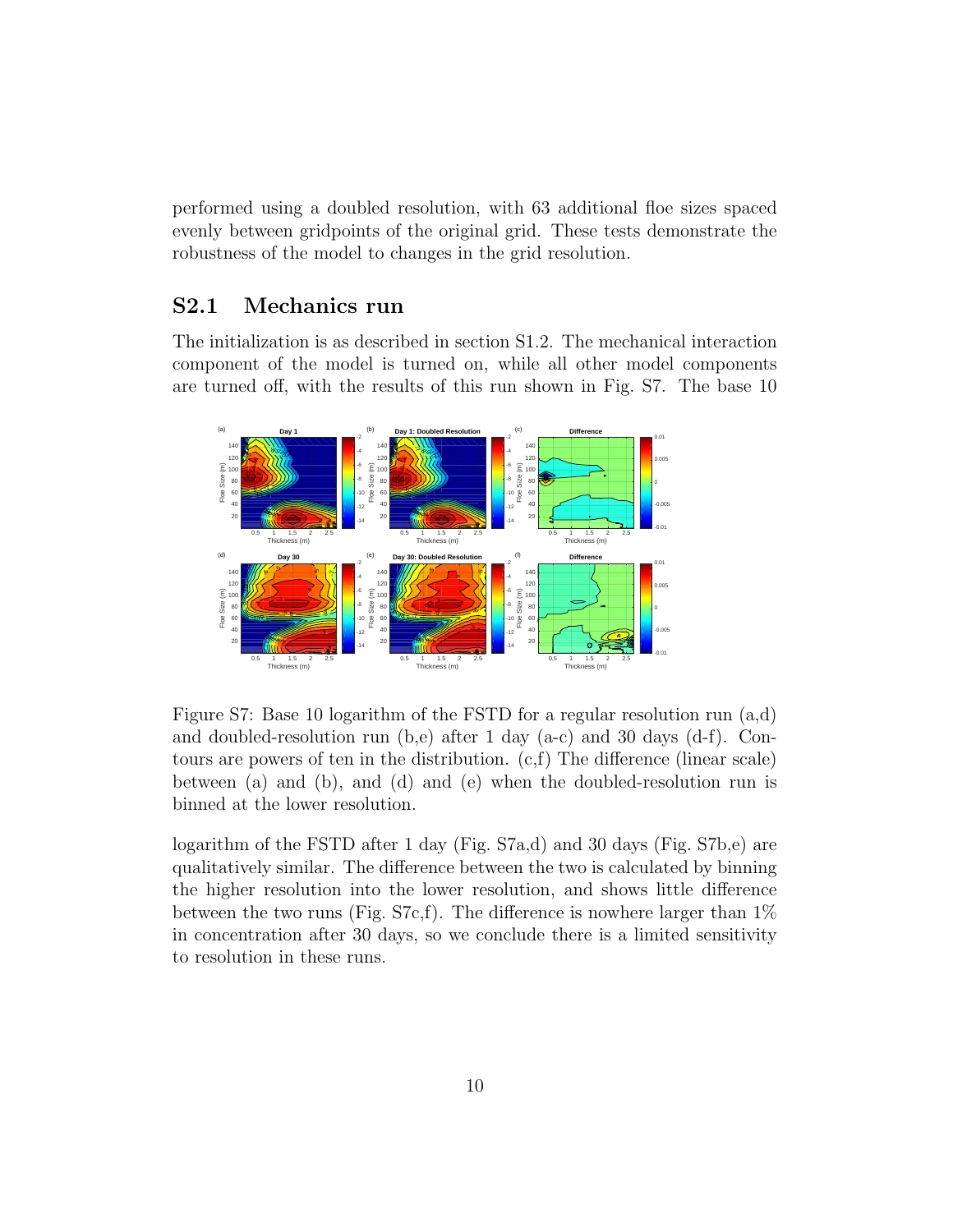#### <span id="page-11-0"></span>S2.2 Wave-induced fracture run

The initialization used is as described in section [S1.3,](#page-5-0) and the results are seen in Fig. [S8.](#page-11-2) Fig. [S8a](#page-11-2) shows the base 10 logarithm of the FSD over



<span id="page-11-2"></span>Figure S8: (a) Base 10 logarithm of the FSD for a regular resolution run (solid lines) and doubled-resolution run (dashed lines) at days 0 (blue), 2 (red), 4 (green) and 6 (black) of model runs that test convergence using wave-induced fracture alone. (b) The mean floe size over time for these runs. (c) The total fraction of the ice that is fractured, per day, for these runs.

time for the original (solid lines) and doubled (dashed lines) resolution runs, showing limited sensitivity to the shift in resolution. This is confirmed when examining the mean floe size (Fig. [S8b](#page-11-2)), and additionally when examining the total area fractured per day (Fig. [S8c](#page-11-2)), both of which are similar. We again conclude there is limited sensitivity to resolution in these runs.

# <span id="page-11-1"></span>S3 Calculation of Fractured Floe Size Distribution

We now demonstrate the wave fracture formulation with a specific example based on the Bretschneider wave spectrum  $S_B(\lambda)$ ,

$$
S_B(\lambda) = \frac{H_s^2}{8\pi} \frac{\lambda}{\lambda_z^2} e^{-\frac{1}{\pi}(\frac{\lambda}{\lambda_z})^2},
$$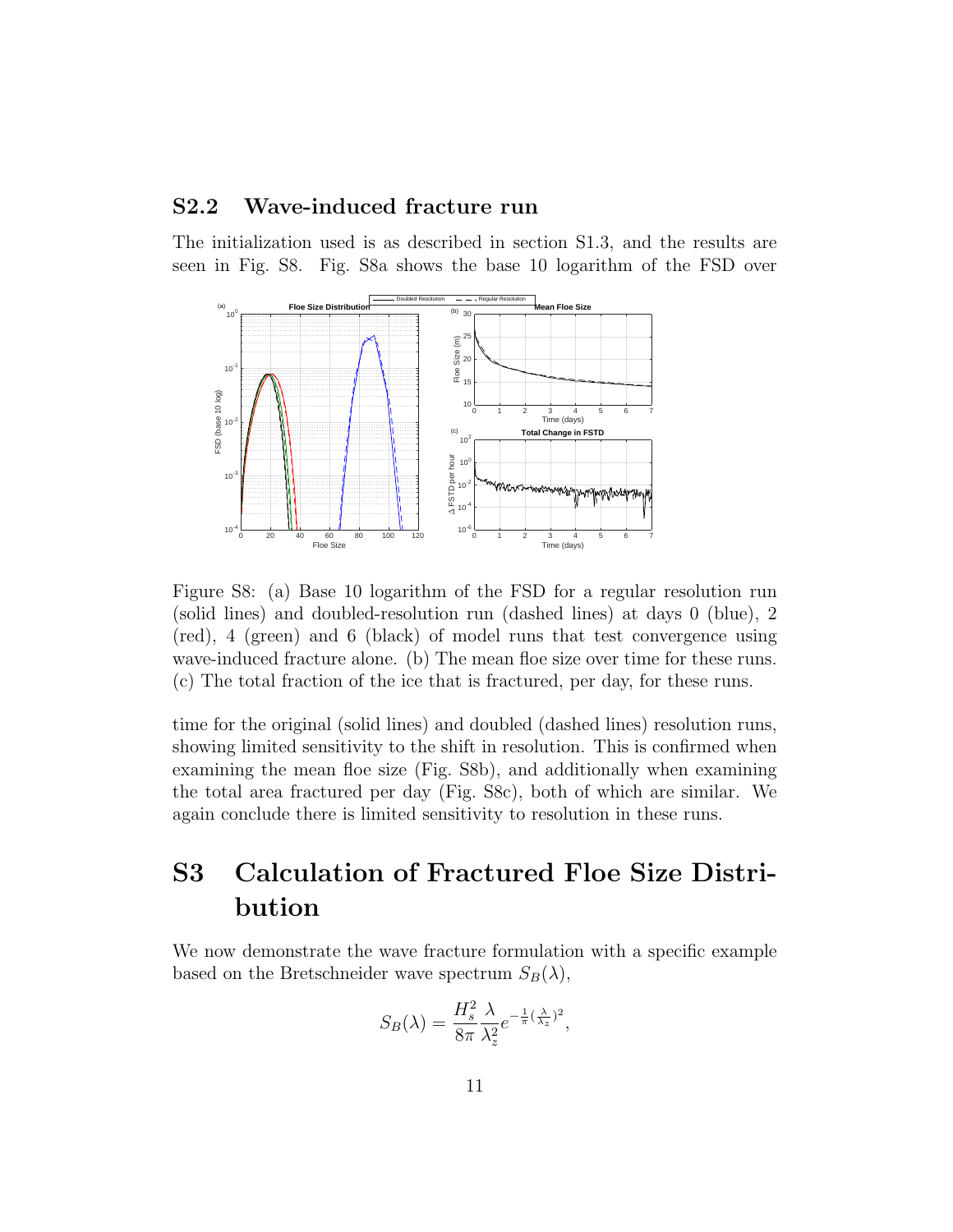

<span id="page-12-0"></span>Figure S9: The Bretschneider wave spectrum  $S_B(\lambda)$  (units of m) as a function of wavelength  $\lambda$ , for a significant wave height of 2m and zero-crossing period of 6s.

shown in Figure [S9,](#page-12-0) with units of m, as a function of wavelength  $\lambda$ . The zerocrossing period  $T_z$  is 6s and significant wave height  $H_s$  is 2m. The parameter  $\lambda_z = gT_z^2/2\pi$  is the mean zero-crossing wavelength,  $\lambda_z \approx 55$  m. Using minimum and maximum wavelengths of  $\lambda_{min} = .25$  m,  $\lambda_{max} = 200$  m, and  $\Delta\lambda = 0.25$  m, spectral amplitudes are defined as  $a_i = \sqrt{2S_B(\lambda_i)\Delta\lambda}$ , so that  $\int S_B(\lambda) d\lambda \approx \sum_{i=1}^{N_{\lambda}} S_B(\lambda) \Delta \lambda = \sum_{i=1}^{N_{\lambda}} a_i^2/2$ . The domain size is  $D = 10 \text{km}$ , and  $x = 0$  corresponds to the boundary from which waves enter the domain. There are  $N_{\lambda} = \lambda_{max}/\Delta\lambda = 800$  spectral lines, and a realization of the sea surface height  $\eta(x)$  is generated according to,

$$
\eta(x_j) = \sum_{i=1}^{N_\lambda} a_i e^{-\alpha(\lambda_i)x_j} \cos\left(\frac{2\pi x_j}{\lambda_i} + \phi_i\right),\tag{1}
$$

where  $\alpha(\lambda_i)$  is the attenuation coefficient for waves of wavelength  $\lambda_i$ , and the random phases  $\phi_i$  are drawn from a uniform distribution between 0 and  $2\pi$ . The first 100 m of a sample generated  $\eta(t)$  is plotted as Fig. [S10](#page-13-0) (blue line). We assume that the floe conforms to the sea surface, and that it will fracture when it is strained between three successive local extrema of  $\eta$  (Fig. [S10,](#page-13-0) circles), where points are defined to be extrema when they are a local maximum or minimum over a distance of 10 m on each side. For a triplet of successive extrema (max, min, max; or min, max, min) of  $\eta, (x_{i-1}^*, x_i^*, x_i^*)$ , the strain felt by the floe at  $x_i^*$  is calculated by the finite difference approximation,

$$
\epsilon(x_i^*) = \frac{h}{2} \frac{\partial^2 \eta}{\partial x^2} \approx \frac{h}{2} \frac{\eta(x_{i-1}^*) \Delta x_{i+1}^* - \eta(x_i^*) (\Delta x_{i+1}^* + \Delta x_i^*) + \eta(x_i^*) \Delta x_i^*}{\Delta x_i^* \Delta x_{i+1}^* (\Delta x_i^* + \Delta x_{i+1}^*)}, \quad (2)
$$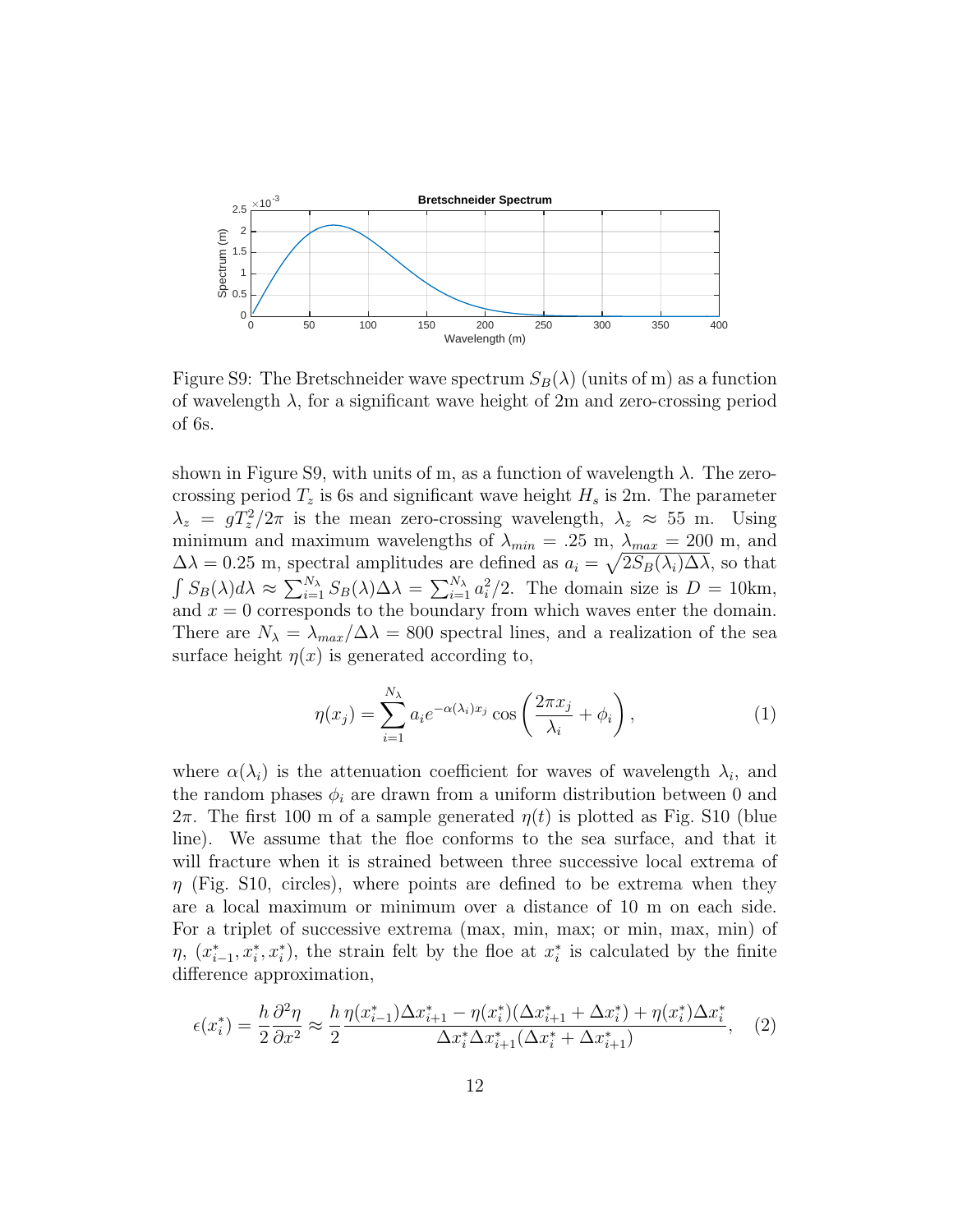

<span id="page-13-0"></span>Figure S10: A sample sea surface height  $\eta(x)$  calculated using the Bretschneider wave spectrum shown in Fig. [S9.](#page-12-0) Shown is the first 1000 m of the wave record. Circles indicate local extrema which are used for calculating strain and subsequent floe sizes.

where  $\Delta x_i^* \equiv x_i^* - x_{i-1}^*$ . When the magnitude of this strain exceeds the critical strain,  $\epsilon_{\rm crit} = 3 \times 10^{-5}$ , the floe will break. This determines a set of points at which a floe of thickness h will fracture,  $X_i^*(h)$ . From this set of points we define the size of the fractured floe as  $X_{i+1}^* - X_i^*$ . We form a histogram  $R(r, h)$  of the number of occurrences of each fracture of size r, which is normalized so that  $\int rR(r, h_s) dr = D$ . In this way,  $R(r, h_s) dr$  is equal to the number of fractures with size between r and  $r+dr$  and thickness  $h_s$  when waves affect a fully ice-covered domain of length D. Figure [S11](#page-14-0) shows  $R(1m, r)$  for realizations of the sea surface using the Bretschneider spectrum seen in Fig. [S9.](#page-12-0) The histogram is calculated on a uniform grid in  $r$  of 1.3m resolution and then smoothed and interpolated to the high resolution of the FSTD model.

We assume that a floe of size s will fracture only when  $X_{i+1}^* - X_i^* = r < s$ , and that the number of fractures of size r is either proportional to  $R(r)$  (for  $r < s$ , or zero (for  $r > = s$ ). The total length of fractures of size r is thus proportional to  $rR(r)$ , or zero, for  $r > s$ . The floe size distribution formed by the fracture of a floe of size s,  $F(\mathbf{s}, \mathbf{r})$  is therefore equal to the total length of floes of size r that are formed by this fracturing of a floe of size  $s$ , normalized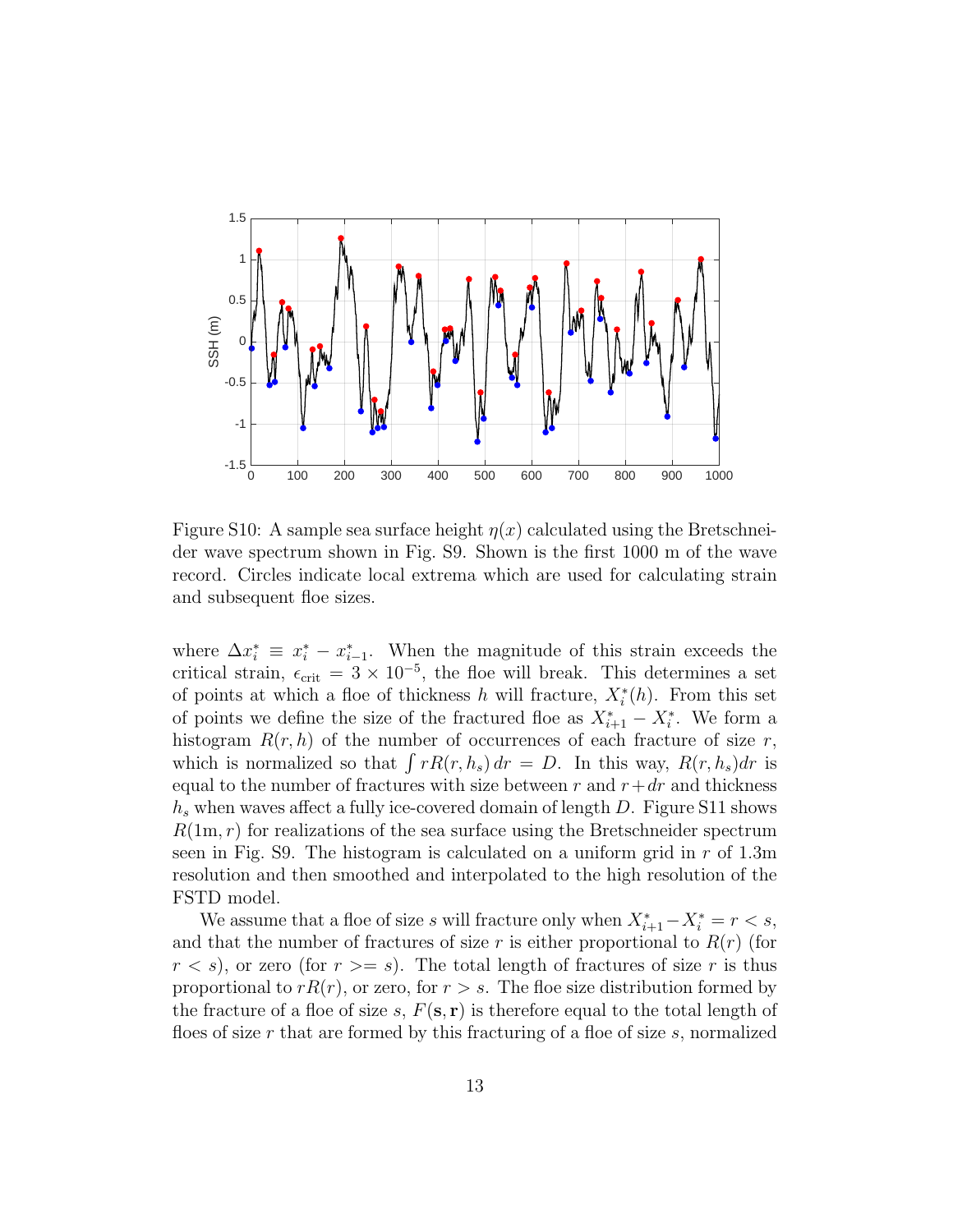

<span id="page-14-0"></span>Figure S11: (red line) The probability (divided by the bin width) of a floe fracturing into each size class, calculated after 200 realizations of the sea surface height, with a uniform spatial discretization of 1.3m. (Black line) The same pdf smoothed and interpolated to the grid used in the FSTD model.

such that  $\int_0^\infty F(\mathbf{s}, \mathbf{r}) d\mathbf{r} = 1$ , i.e.,

$$
F(\mathbf{s}, \mathbf{r}) = F([s, h_s], [r, h]) = \frac{rR(r, h_s)}{\int\limits_0^s rR(r, h_s)dr} \delta(h - h_s).
$$
 (3)

The upper limit of the normalization integral in the denominator is truncated to s because the integrand vanishes for larger values of r as explained above. The delta function  $\delta(h-h_s)$  represents the fact that fracture does not change ice thickness, i.e., any floes formed from the fracture of ice with thickness  $h_s$ will also have thickness  $h_s$ .

The function  $\Omega(\mathbf{r},t)d\mathbf{r}$  is the fractional area that belongs to floes of size between **r** and  $\mathbf{r} + d\mathbf{r}$  that is fractured per unit time. It is set equal to the the area fraction covered by floes of size  $\mathbf{r}$ ,  $f(\mathbf{r})$ , multiplied by the fraction of the domain reached by waves of group velocity  $c_g$  per unit time,  $c_g/D$ , multiplied by the probability that floes of size r will fracture by waves. To calculate this probability, we note that  $r' R(r')$  is the total length of the domain covered by waves that can break floes into size  $r'$ . Integrating this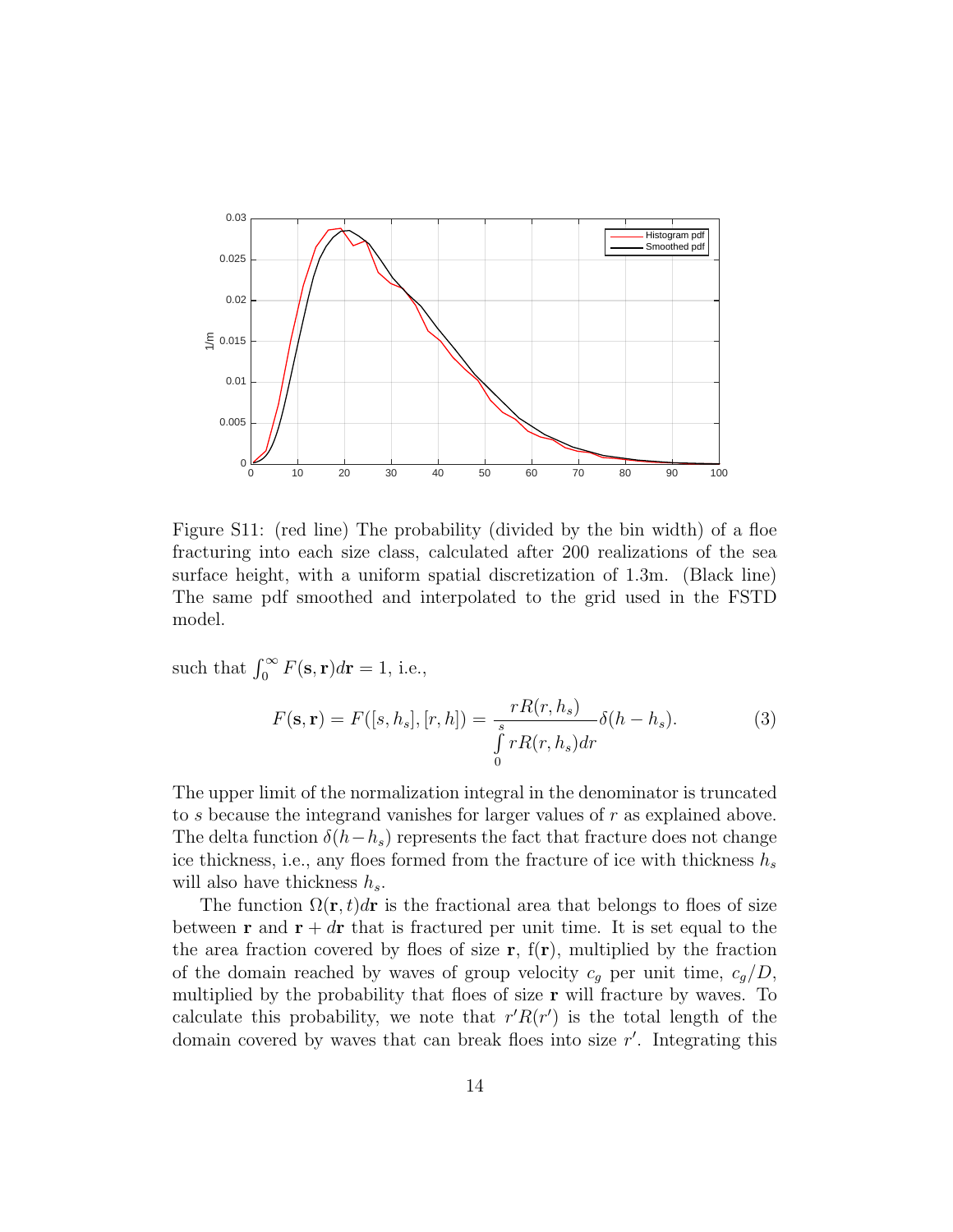over  $r'$  from zero to a size  $r$  we find the total width of the domain covered by waves that can produce floes smaller than  $r$ , which is the same as the length of the domain covered with waves that can break floes of size  $r$  into smaller sizes. Normalizing by the domain width  $D$ , we find the final factor in the expression for  $\Omega$ ,

<span id="page-15-1"></span>
$$
\Omega([r,h],t) = f(\mathbf{r}) \left( c_g/D \right) \left( \int_0^r r'R(r',h) dr'/D \right). \tag{4}
$$

The group velocity is taken to be that of the mean zero-crossing wavelength,  $c_g = \sqrt{\frac{\lambda_z g}{8\pi}}$  $\frac{\lambda_{z}g}{8\pi}$ . For the spectrum shown in Fig. [S9,](#page-12-0)  $c_g \approx 4.5 \text{m/s}$ . For the same spectrum, a sample calculated floe size distribution formed from the fracture of a floe of size  $r = 100$ m and thickness  $h = 1m$ ,  $F([r, 1m], [100m, 1m])$ , is shown as Fig. [S12.](#page-15-0) The third factor in Eq[.4](#page-15-1) is plotted as Fig. [S12b](#page-15-0) for the same realizations.



<span id="page-15-0"></span>Figure S12: (a) The floe size distribution  $F([100m, 1m], [r, 1m])$  formed by fracturing a floe of size 100 m and thickness 1 m by the wave spectrum shown in Fig. [S9.](#page-12-0) (b) The third factor in eq. [4,](#page-15-1) for the same wave spectrum and a domain width of 10 km.